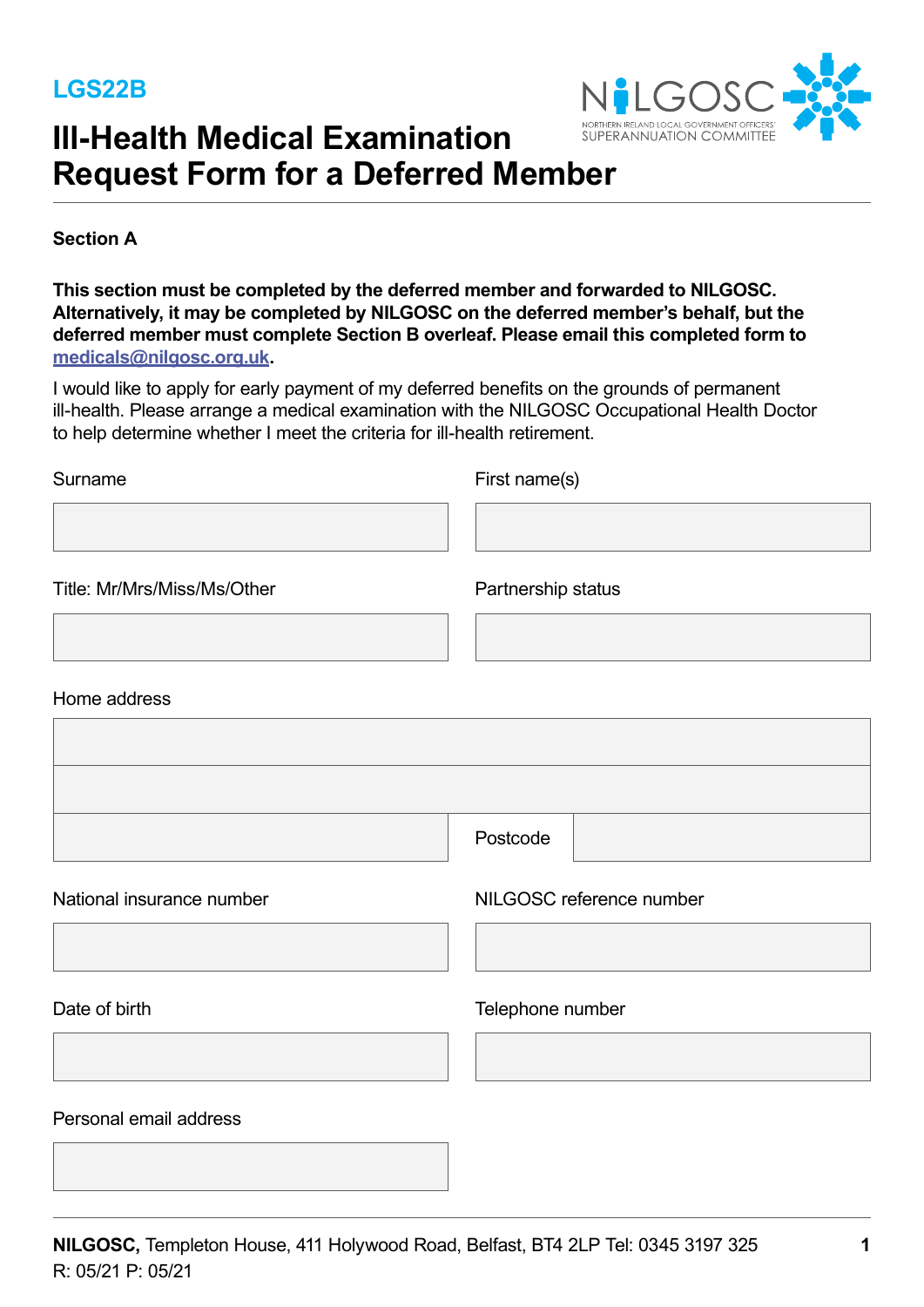

| <b>Section A continued</b>         |                                         |
|------------------------------------|-----------------------------------------|
| Former employer                    | Former occupation                       |
| Date deferred benefits are payable | Date stopped contributing to the scheme |

## **Section B – to be completed by the deferred member**

In order to process your claim for an ill-health pension, NILGOSC needs your permission to hold your medical details. A medical examination cannot be arranged until the statement below has been signed.

I hereby give my consent to NILGOSC and its medical advisers to request or obtain any medical records or reports which are relevant to my claim for ill-health benefits and to such information being used or kept in compliance with Data Protection legislation (see (1) on page 3). I understand that in providing my consent, I can also withdraw it at any time however this will render NILGOSC and its medical advisers unable to proceed with my request (see (2) on page 3).

## **My preferred location for my medical examination with the NILGOSC's Doctor is**

| <b>Belfast</b> |           |          |                   |
|----------------|-----------|----------|-------------------|
|                | Dungannon | Holywood | <b>Ballykelly</b> |

*Please note while NILGOSC will try to take your choice of location into consideration, this may not always be possible.* 

| Signature* | Date |
|------------|------|
|            |      |

*\* By typing your name you are signing this form electronically. You agree that your electronic signature is the legal equivalent of your manual signature. You are also confirming that the information you have provided is accurate and complete, to the best of your knowledge and belief.*

**Please enclose any medical reports from your GP or treating physician that may help NILGOSC's Doctor to assess your eligibility for immediate payment of ill-health benefits.**